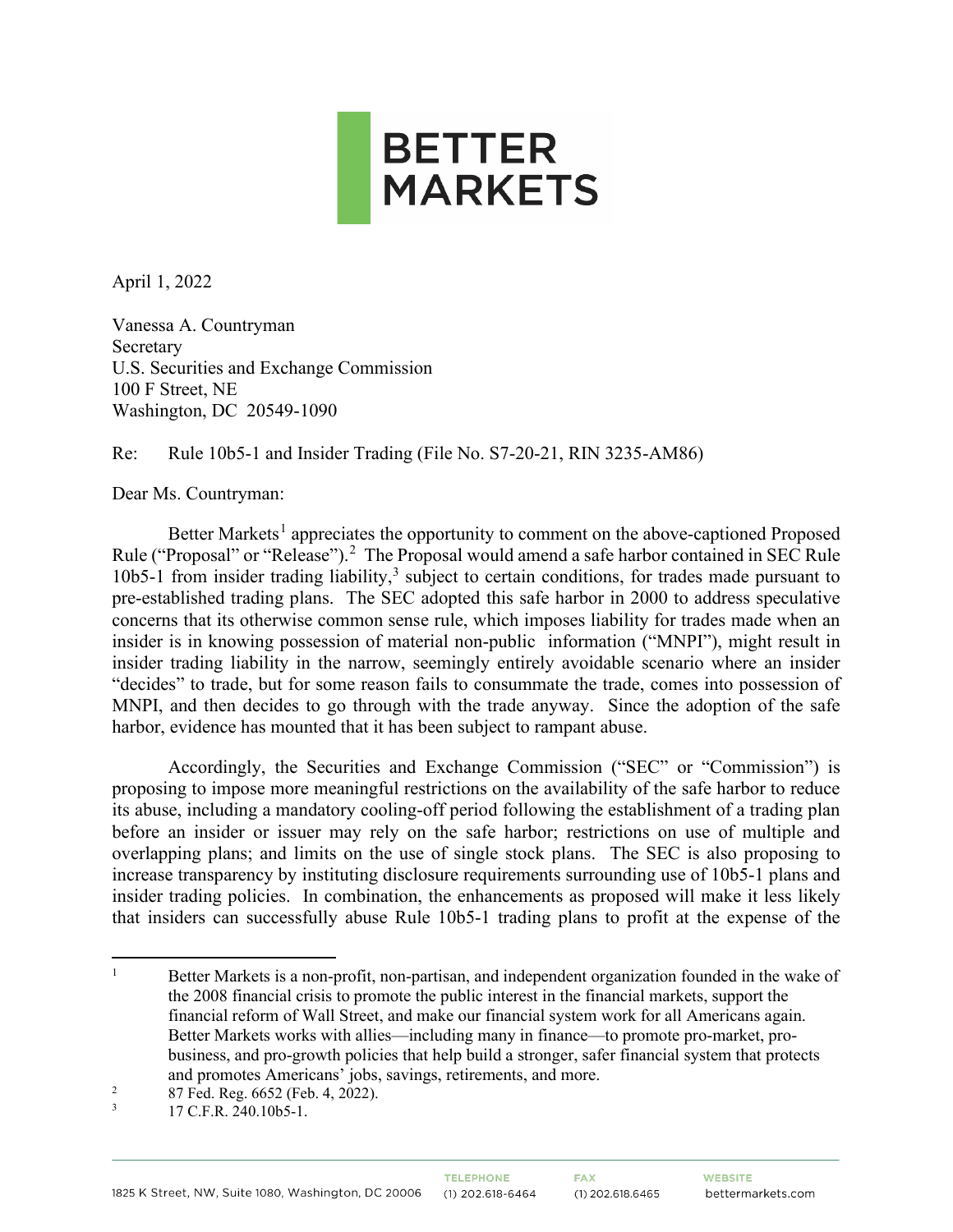shareholders whose welfare they are supposed to maximize. In particular, the SEC must not weaken or eliminate any aspect of the Proposal in response to what are often overstated industry concerns about the supposed "burden" of complying with the requirements of an entirely voluntary safe harbor. Moreover, the SEC should consider whether the safe harbor serves any function at all, and it should consider eliminating it entirely. Finally, the SEC's additional proposal to require disclosure of option grants in close proximity to disclosure of material non-public information will appropriately increase the transparency of executive compensation.

## **BACKGROUND**

Section 10(b) of the Exchange Act prohibits any person from using, in connection with the purchase or sale of any security, "any manipulative or deceptive device or contrivance" in violation of the SEC's rules.<sup>[4](#page-1-0)</sup> SEC Rule 10b-5, in turn, makes it unlawful to "employ any device, scheme, or artifice to defraud…make any untrue statement of a material fact or to omit to state a material fact necessary in order to make the statements made, in the light of the circumstances under which they were made, not misleading, or…engage in any act, practice, or course of business which operates or would operate as a fraud or deceit upon any person."[5](#page-1-1) The SEC and courts have long recognized that trading on the basis of material, non-public information ("MNPI") in violation of a pre-existing duty violates Exchange Act Section 10(b) and SEC Rule 10b-5. $^6$  $^6$ 

As the Supreme Court noted back in 1980, the particular form of prohibited insider trading most relevant to the Proposal—that of corporate insiders trading in their own company's stock while armed with information relating to the value of the company's stock known only to insiders—was even then "not a novel twist of the law," but a recognition that such trading, among other harms, violates the "relationship of trust and confidence between the shareholders of a corporation and those insiders who have obtained confidential information by reason of their position with that corporation."<sup>[7](#page-1-3)</sup> In other words, it has long been clear that corporate insiders cannot trade on the basis of MNPI without running afoul of the anti-fraud provisions of the securities laws and the SEC's rules. Nevertheless, because the source of liability for insider trading are general anti-fraud provisions, rather than any specific prohibition, the contours have necessarily been "developed in the courts as a common law of federal securities fraud" meaning, at any given time, there may be uncertainty about whether a particular transaction violates the prohibition on trading on the basis of MNPI.<sup>[8](#page-1-4)</sup>

In 1993, the Second Circuit provided some gloss on the scope of insider trading liability, addressing whether insider trading attaches anytime an insider trades while in "knowing possession" of MNPI, or whether there must be evidence that an insider actually used the MNPI in their trading decision. Explaining the superiority of a clear, bright line rule, the Second Circuit explained that only "knowing possession" of MNPI should be required to impose liability for

<span id="page-1-0"></span><sup>4</sup> Release at 8687.

<span id="page-1-1"></span><sup>5</sup> 17 C.F.R. § 240.10b-5.

<span id="page-1-2"></span><sup>6</sup> *Chiarella v. United States*, 445 U.S. 222, 227 (1980) (citing a 1961 SEC case imposing liability on a corporate insider who sold shares on the basis of nonpublic information as an "important step in the development of § 10b-5").

<span id="page-1-3"></span><sup>7</sup>  $Id.$  at 227-28.<br>8  $(12.160 \text{ Jpc})$ 

<span id="page-1-4"></span> <sup>§ 12:160.</sup> Insider Trading and Rule 10b–5—Overview, 4 Law Sec. Reg. § 12:160.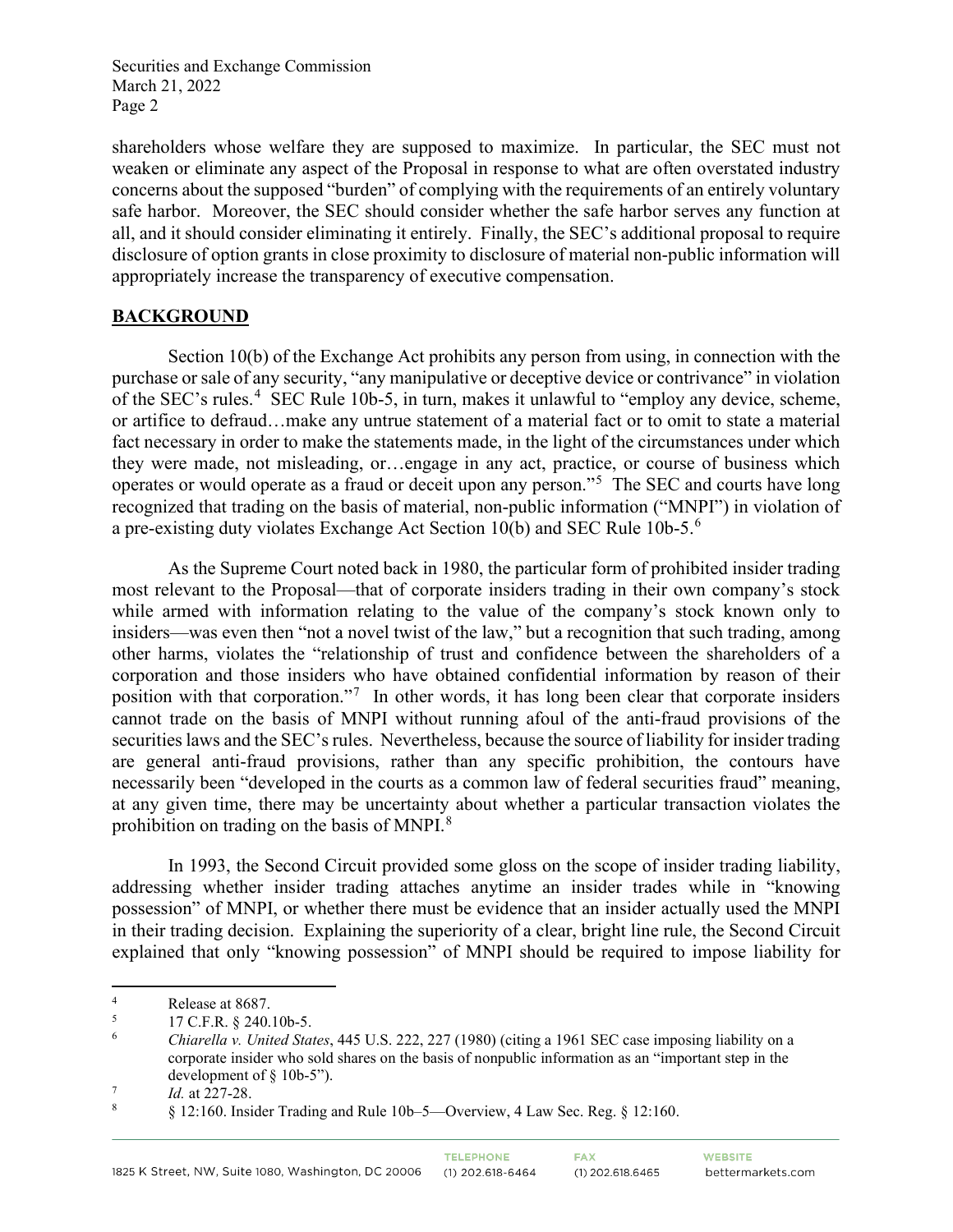insider trading.<sup>[9](#page-2-0)</sup> As the Second Circuit pointed out, a "knowing possession" standard has the benefit of clarity. Beyond that, it also recognizes that it strains credulity to argue that a person can have MNPI and not use it in a trading decision:

"It recognizes that one who trades while knowingly possessing material inside information has an informational advantage over other traders. Because the advantage is in the form of information, it exists in the mind of the trader. Unlike a loaded weapon which may stand ready but unused, material information can not lay idle in the human brain. The individual with such information may decide to trade upon that information, to alter a previously decided-upon transaction, to continue with a previously planned transaction even though publicly available information would now suggest otherwise, or simply to do nothing. In our increasingly sophisticated securities markets, where subtle shifts in strategy can produce dramatic results, it would be a mistake to think of such decisions as merely binary choices—to buy or to sell*.*"[10](#page-2-1)

To be sure, other courts would disagree to some extent, with both the Ninth and Eleventh Circuits opting to require some proof that the MNPI was "used" to impose liability. However, even those courts implicitly acknowledged that knowing possession of MNPI while trading was itself significant evidence of use, at least in certain situations. The Eleventh Circuit, addressing civil liability, held that "when an insider trades while in possession of material nonpublic information, a strong inference arises that such information was used by the insider in trading."[11](#page-2-2) The Ninth Circuit, addressing criminal liability, recognized that it could not impose an unfavorable inference on a criminal defendant, but nevertheless pointed out that it is "not necessary that the government present a smoking gun in every insider trading prosecution" and that "[a]ny number of types of circumstantial evidence might be relevant to the causation issue."[12](#page-2-3)

Nevertheless, the SEC sought to address the developing circuit split through rulemaking, proposing Rule 10b5-1, which attempted to split the difference. It broadly adopted the Second Circuit's standard imposing liability where an insider trades while "aware" of MNPI.<sup>13</sup> Unlike the Second Circuit, which would have left no wiggle room whatsoever for a person to demonstrate they had not used MNPI they were aware of, the SEC also proposed to establish a safe harbor. It was based on the premise that "where a trade resulted from a pre-existing plan, contract, or instruction made in good faith, it will be clear that the trader did not use the information he or she was aware of."<sup>[14](#page-2-5)</sup> The SEC was concerned that an awareness standard "could be overbroad in some respects," and specifically that "a person may reach a decision to make a particular trade without any awareness of material nonpublic information, but then come into possession of such information before the trade actually takes place."<sup>[15](#page-2-6)</sup> In that situation, according to the SEC, a "rigid 'knowing possession' standard would lead to liability," although seemingly that person

<span id="page-2-0"></span><sup>9</sup> *United States v. Teicher*, 987 F.2d 112, 120 (2d Cir. 1993)

<span id="page-2-1"></span><sup>10</sup> *United States v. Teicher, 987 F.2d 112, 120–21 (2d Cir. 1993).*<br><sup>11</sup> S.*F.C. v. Adler*, 137 F.3d 1325, 1337 (11th Cir. 1998).

<span id="page-2-3"></span><span id="page-2-2"></span><sup>11</sup> *S.E.C. v. Adler*, 137 F.3d 1325, 1337 (11th Cir. 1998)

<sup>12</sup> *United States v. Smith*, 155 F.3d 1051, 1069 (9th Cir. 1998).<br>
13 Selective Disclosure and Insider Trading, 64 Fed. Reg. 72,590, 72,591 (Dec. 28, 1999).

<span id="page-2-5"></span><span id="page-2-4"></span><sup>&</sup>lt;sup>14</sup><br>Selective Disclosure and Insider Trading, 64 Fed. Reg. 72,590, 72,591 (Dec. 28, 1999).<br>Selective Disclosure and Insider Trading, 64 Fed. Reg. 72,590, 72,600 (Dec. 28, 1999).

<span id="page-2-6"></span>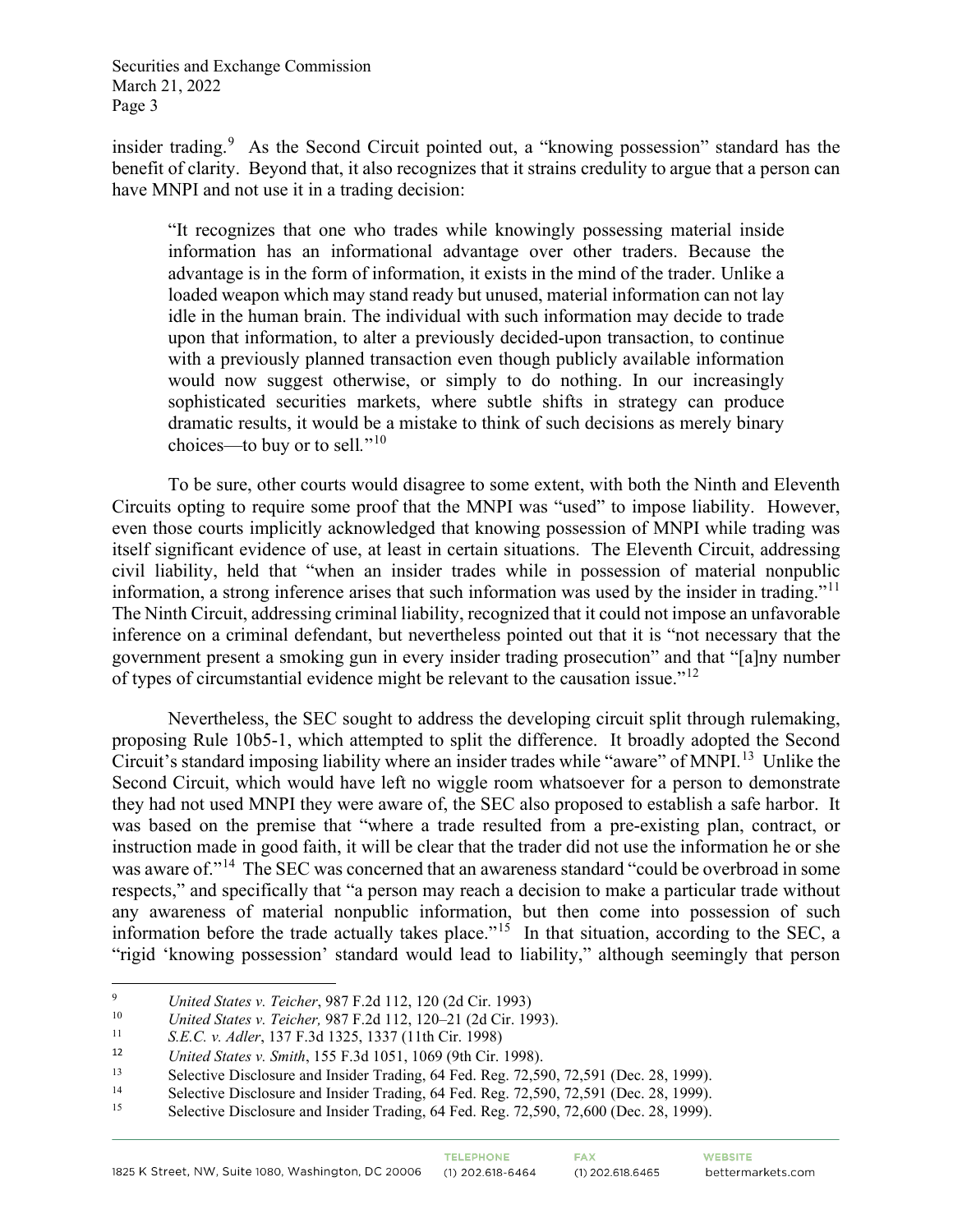could have avoided liability even under that broad standard by either making the trade prior to coming into possession of MNPI, or abstaining from the trade once in possession of MNPI.<sup>16</sup> It was also clear that the proposed safe harbor was intended to benefit issuers and corporate insiders, not investors, the markets, or the economy more broadly. The only benefit identified by the SEC for its proposed safe harbor was to give "corporate insiders….greater clarity and certainty on how they can plan and structure securities transactions."[17](#page-3-1) This concern with making life easier for corporate insiders carried over into the final rule, which largely adopted Rule 10b5-1 as proposed but with some further accommodations. In response to industry concerns that the proposed voluntary safe harbor was not permissive enough, the SEC made the final safe harbor easier for corporate insiders to take advantage of, in part by allowing plans to qualify for the safe harbor even where the plan does not specify amounts, prices, or dates for trading.<sup>18</sup> The SEC did not address any potential harm (or benefits) to the investors or markets it is charged with protecting from its adoption of a safe harbor for the benefit of facilitating trading by corporate insiders.

As it turns out, this overriding concern with providing flexibility and ease to issuers and their corporate insiders has come at a cost to investors and markets. Over time, it has become clear that the safe harbor established in Rule 10b5-1 has been widely abused, allowing corporate insiders to engage in insider trading and hide behind secretive Rule 10b5-1 plans that can be created, changed, and canceled at will and with no transparency.[19](#page-3-3) Multiple studies have shown that insiders trading pursuant to these plans, which are supposed to ensure insiders are not trading on the basis of inside information, have experienced abnormally high returns that are difficult to explain if the trading is truly pursuant to pre-established parameters rather than by use of inside information.<sup>[20](#page-3-4)</sup> And driving the point home, the Wall Street Journal reported on several specific suspiciously-timed transactions by corporate insiders, made pursuant to Rule 10b5-1 plans, that were fortuitously timed to be just ahead of price-moving company announcements, helping those insiders make significant profits or avoid significant losses.<sup>[21](#page-3-5)</sup> This facilitation of insider trading harms investors and the markets in several ways, as the SEC explains in the Release:

- The profits corporate insiders make from trading on the basis of MNPI comes directly, and unfairly, at the expense of other investors who do not have access to inside information, ripping off those investors;
- The ability of corporate insiders to guarantee themselves profits through the use of secret, inside information, distorts incentives by "protecting the insider from the

<span id="page-3-0"></span>Selective Disclosure and Insider Trading, 64 Fed. Reg. 72,590, 72,600 (Dec. 28, 1999).<br>
Selective Disclosure and Insider Trading, 64 Fed. Reg. 72,590, 72,607 (Dec. 28, 1999).<br>
Selective Disclosure and Insider Trading, 65 F

<span id="page-3-2"></span><span id="page-3-1"></span>

<span id="page-3-3"></span><sup>19</sup> Better Markets Press Release, The SEC Moves to Abusive De Facto Insider Trading By Corporate Executives Via So-Called Trading Plans (Jun. 7, 2021)[, https://bettermarkets.org/newsroom/sec-moves-](https://bettermarkets.org/newsroom/sec-moves-end-abusive-de-facto-insider-trading-corporate-executives-so-called-trading-plans/)

<span id="page-3-4"></span>[end-abusive-de-facto-insider-trading-corporate-executives-so-called-trading-plans/.](https://bettermarkets.org/newsroom/sec-moves-end-abusive-de-facto-insider-trading-corporate-executives-so-called-trading-plans/) 20 Alan D. Jagolinzer, *SEC Rule 10b5-1 and Insiders' Strategic Trade*, 55 Mgmt. Sci. 224 (2009); M. Todd Henderson, Alan Jagolinzer & Karl Muller, *Hiding in Plain Sight: Can Disclosure Enhance Insiders' Trade Returns?* at 2-3 (Coase-Sandor Working Paper Series in Law & Econ. No. 411, 2012); Daniel J. Morrissey,

<span id="page-3-5"></span>*Taming Rule 10b-5-1: The Unfinished Business of Texas Gulf Sulphur*, 71 SMU L. REV. 883, 887 (2018).<br><sup>21</sup> Susan Pulliam & Rob Barry, *Executives' Good Luck in Trading Own Stock*, WALL ST. J. (Nov. 27, 2012), [https://www.wsj.com/articles/SB10000872396390444100404577641463717344178.](https://www.wsj.com/articles/SB10000872396390444100404577641463717344178)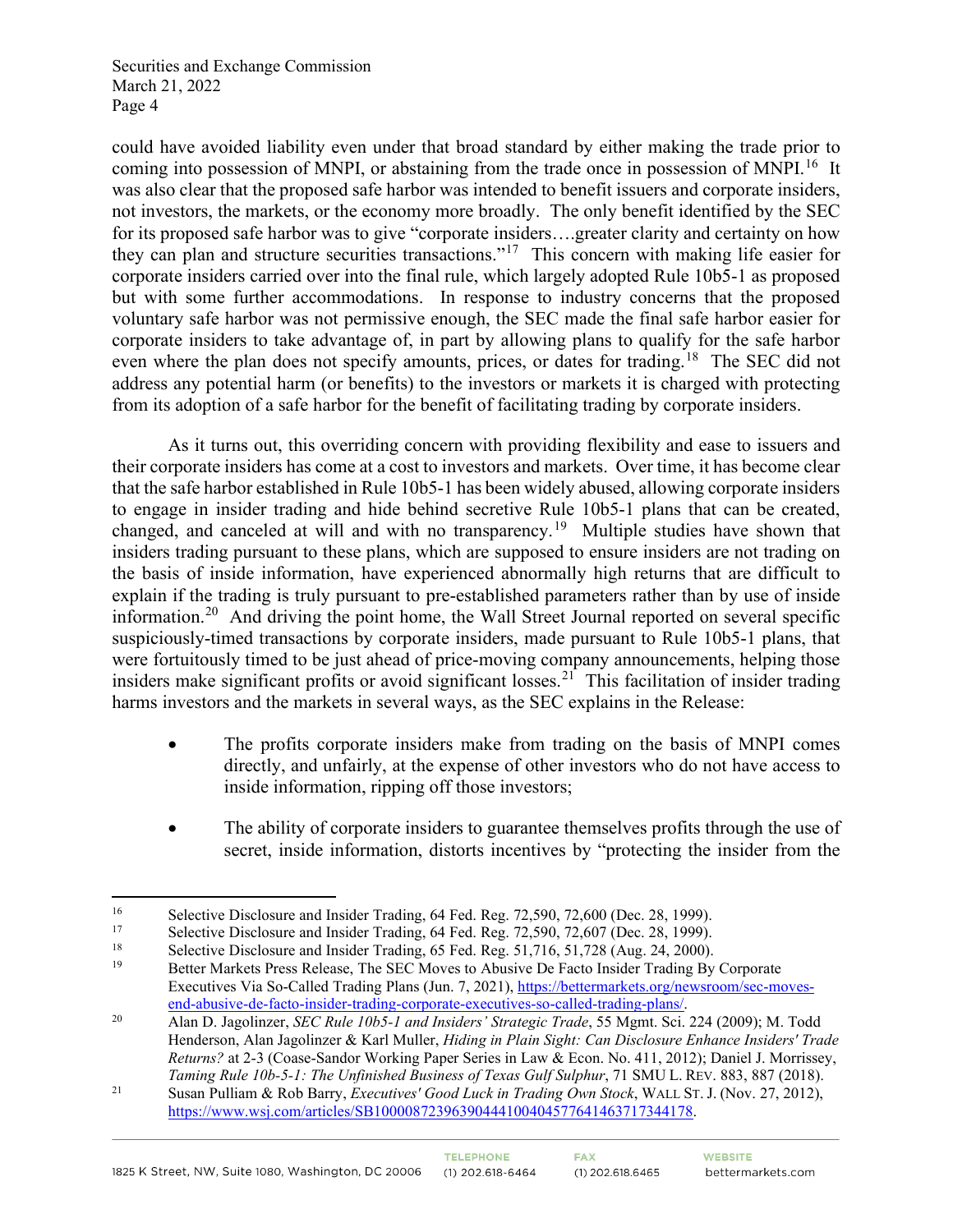> full effects of the poor corporate performance on the value of the insider's equity position";

It allows corporate insiders "to adjust the timing or content of corporate disclosures," a manipulative practice that leads to less informed trading, distorting markets, and possibly undermining investor confidence in the markets.<sup>[22](#page-4-0)</sup>

# **OVERVIEW OF PROPOSAL**

The SEC is proposing to enhance Rule 10b5-1 by making the following changes to the availability of its safe harbor from insider trading liability:

- Provide that the safe harbor is not available for a Rule 10b5-1 plan of officers, directors, and issuers unless it provides a cooling-off period of at least 120 days for officers and directors, and at least 30 days for issuers, following the adoption or modification of a Rule 10b5-1 trading plan before trades can commence under the plans, in order to reduce the incentive to improperly enter into plans while in possession of MNPI;
- Provide that the safe harbor is not available for multiple overlapping plans for open market trades in the same class of securities, in order to prevent attempts to game the proposed cooling-off periods;
- Provide that the safe harbor is only available for one single-trade plan within any 12-month period, to address concerns that such single-trade plans have been particularly prone to abuse;
- Provide that the safe harbor is only available for officers and directors if they personally certify they are not aware of MNPI at the time a plan is adopted, to ensure that officers and directors actually consider whether they have MNPI before adopting a 10b5-1 plan; and
- Provide that the safe harbor is not available if a plan is operated in bad faith, to ensure that the safe harbor does not shield from liability situations where corporate insiders manipulate the timing of price moving corporate announcements or other events to benefit from trades under a Rule 10b5-1 plan, or other actions undertaken in bad faith with regard to a Rule  $10b5$ -1 plan.<sup>[23](#page-4-1)</sup>

The SEC also proposes to require that issuers provide additional disclosure regarding Rule 10b5- 1 plans and other trading arrangements, including quarterly reporting of relevant trading arrangements on Forms 10-Q and 10-K, as appropriate, disclosure of insider trading policies and procedures through the addition of new Item  $408(b)$  in Regulation S-K.<sup>24</sup> In addition to these

<span id="page-4-0"></span><sup>&</sup>lt;sup>22</sup> Release at 8701.

<span id="page-4-1"></span><sup>&</sup>lt;sup>23</sup> Release at 8689-94.

<span id="page-4-2"></span>Release at 8694-8696.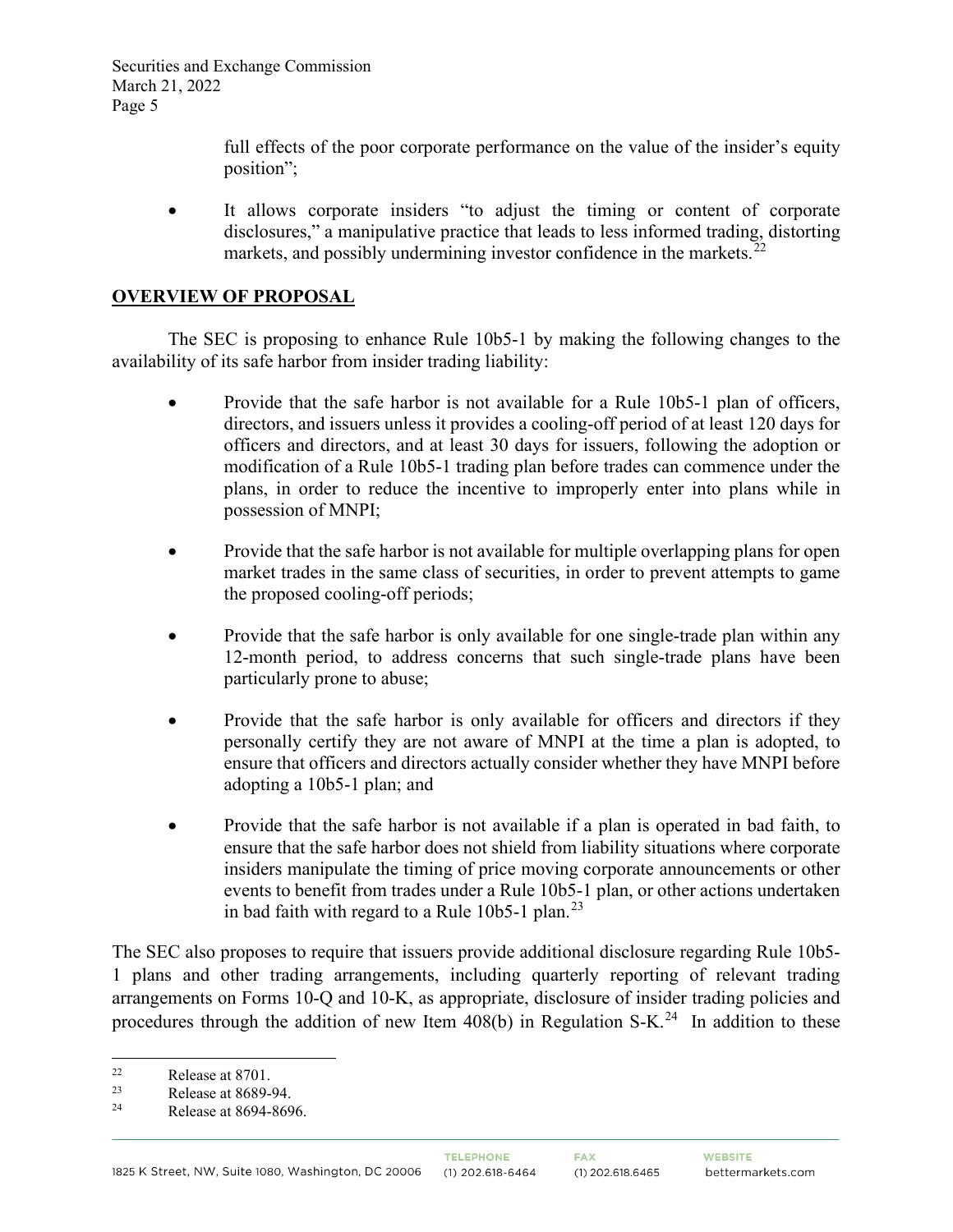disclosures, the SEC proposes to require more granular disclosure of stock option grants made in close proximity to certain significant, potentially price moving announcements, in order to enhance transparency surrounding these so-called "spring-loaded" and "bullet-dodging" options.<sup>[25](#page-5-0)</sup>

# **COMMENTS**

# **I. THERE IS NO CREDIBLE BASIS FOR THE SEC TO WEAKEN ANY ASPECT OF THE PROPOSAL**

Overall, the SEC has crafted a proposal that should make it more difficult for corporate insiders to abuse the safe harbor provided by Rule 10b5-1. However, to the extent that the Proposal will reduce the likelihood of abuse, it will only do so meaningfully if the SEC resists industry pressure to weaken or eliminate any elements of the Proposal. As the SEC's experience with the current safe harbor demonstrates, issuers, their powerful and wealthy corporate insiders, and their creative lawyers have the means and ability to find ways to bring their actions within the technical ambit of the safe harbor, while still engaging in bad faith, abusive insider trading. Accordingly, weakening or eliminating any element of the Proposal will likely serve to provide issuers and corporate insiders an ability to skirt, if not outright flout, the ban on trading on the basis of MNPI. In addition, weakening or eliminating any element of the Proposal would be inappropriate because the safe harbor does not itself impose any mandatory obligations on issuers, corporate insiders, or other shareholders, directly or indirectly. Rather, any burdens it imposes on issuers or corporate insiders are solely those voluntarily undertaken in order to receive the enormous benefits of a shield from liability for transactions that could constitute serious violations of law.

## A. Each Element of the Proposal is Necessary to Reduce Abuses of 10b5-1 Plans

Each proposed amendment to the safe harbor in Rule 10b5-1 is designed to address the specific ways in which the current safe harbor facilitates abusive insider trading. The cooling-off periods before an insider or issuer may make transactions pursuant to the plan and still fall within the safe harbor is designed to prevent insiders from gaming the use of 10b5-1 plans by entering into them, and then canceling or modifying them in secret.<sup>[26](#page-5-1)</sup> Similarly, the cooling-off periods will mean that, even if an insider improperly enters a 10b5-1 plan with MNPI, the value of that MNPI will likely be significantly diminished by the time the cooling-off period has ended, which will deter such improper actions in the first place. The restriction on overlapping plans will support the cooling-off period by preventing insiders from using multiple different plans to get around the dictates of the cooling-off period.<sup>27</sup> The requirement that plans be "operated" in good faith, in addition to being entered into in good faith, will ensure there is liability where modifications or cancellations are made with intent to evade the requirements of the safe harbor, or where persons attempt to manipulate the timing of corporate announcements to benefit trades made pursuant to a

<span id="page-5-0"></span><sup>&</sup>lt;sup>25</sup> Release at 8698-99.<br> $\frac{26}{100}$  Release at 8600

<span id="page-5-2"></span><span id="page-5-1"></span><sup>&</sup>lt;sup>26</sup> *See* Release at 8690.<br><sup>27</sup> Release at 8692.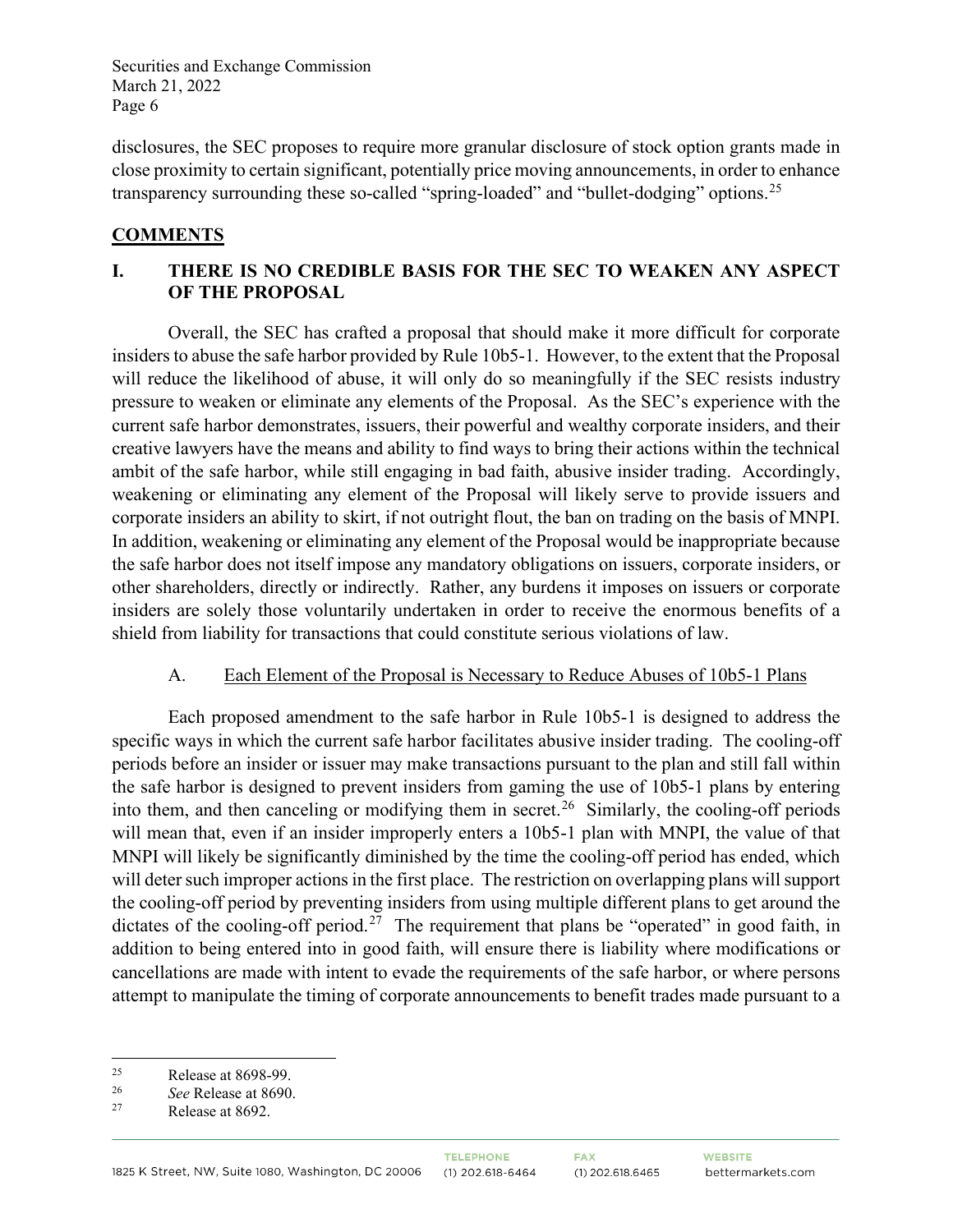Rule 10b5-1 plan.<sup>28</sup> The disclosure requirements will enhance the ability of the SEC and the public to monitor the use of Rule 10b5-1 plans for potential abuse. In addition, they will assist investors concerned with corporate governance in monitoring whether a particular company has effective policies, procedures, and practices for deterring abusive trading practices by corporate insiders.

In other words, there are myriad avenues available under the current safe harbor that unscrupulous insiders can take to shield improper and abusive insider trades from liability, and the elements of the Proposal are intended to foreclose these avenues. Accordingly, weakening or eliminating any element of the Proposal will keep open one or more avenues for continued abuse of the safe harbor, undermining its effectiveness in protecting investors and the markets. For example, eliminating or weakening the transparency elements of the Proposal would effectively weaken the substantive elements of the Proposal, because it would make effective oversight to ensure compliance with those substantive elements difficult, if not impossible. By the same token, weakening the substantive elements of the Proposal would render the transparency elements largely meaningless: while investors and the SEC would be able to better monitor potential abuse of 10b5-1 plans, that would be of little use if there can be no liability for apparently abusive transactions because they manage to fall within the ambit of a still-too-permissive safe harbor. In other words, the SEC should consider each element of the Proposal as a "load-bearing" element of its policy objective of reducing abuse of the safe harbor, where weakening or eliminating any element threatens to cause the collapse of the entire policy structure.

This is a critical consideration for the SEC to keep in mind, because comments from the industry and its allies will almost surely express some measure of support for the *goal* of eliminating abuse of 10b5-1 plans, but they will insist that some elements are unnecessary, superfluous, or particularly burdensome and can be jettisoned or weakened without undermining the overall goals of the Proposal. However, what such exhortations will not mention is that many issuers, their powerful corporate insiders, and their army of creative lawyers, will surely exploit any weakness in the rule to continue to abuse the safe harbor, just as they have abused the myriad weaknesses in the current safe harbor to profit, with little danger of liability, at the expense of investors and the integrity of the markets. The SEC must ensure that this does not happen by resisting this industry pressure and, at the very least, adopting each element of the Proposal as proposed.

B. Because the SEC is Not Imposing a Mandatory Obligation on Issuers, it Must Not Let Disingenuous Concerns About "Burden" on Issuers or Corporate Insiders Shape any Aspect of the Proposal to Amend the 10b5-1 Safe Harbor

We often caution the SEC and other financial regulators not to undertake an unnecessary, burdensome, and misleading quantitative "cost-benefit analysis."[29](#page-6-1) This is because, while "cost-

<span id="page-6-0"></span><sup>&</sup>lt;sup>28</sup> Release at 8693.<br><sup>29</sup> See Better Marke

<span id="page-6-1"></span><sup>29</sup> *See* Better Markets, White Paper: Cost-Benefit Analysis in Consumer and Investor Protection Regulation: An Overview and Update 4-7 (Dec. 8, 2020), [https://bettermarkets.org/sites/default/files/Better\\_Markets\\_WhitePaper\\_CBA\\_Consumer\\_Investor\\_Investo](https://bettermarkets.org/sites/default/files/Better_Markets_WhitePaper_CBA_Consumer_Investor_Investor_Protection_Dec-2020.pdf) r Protection Dec-2020.pdf.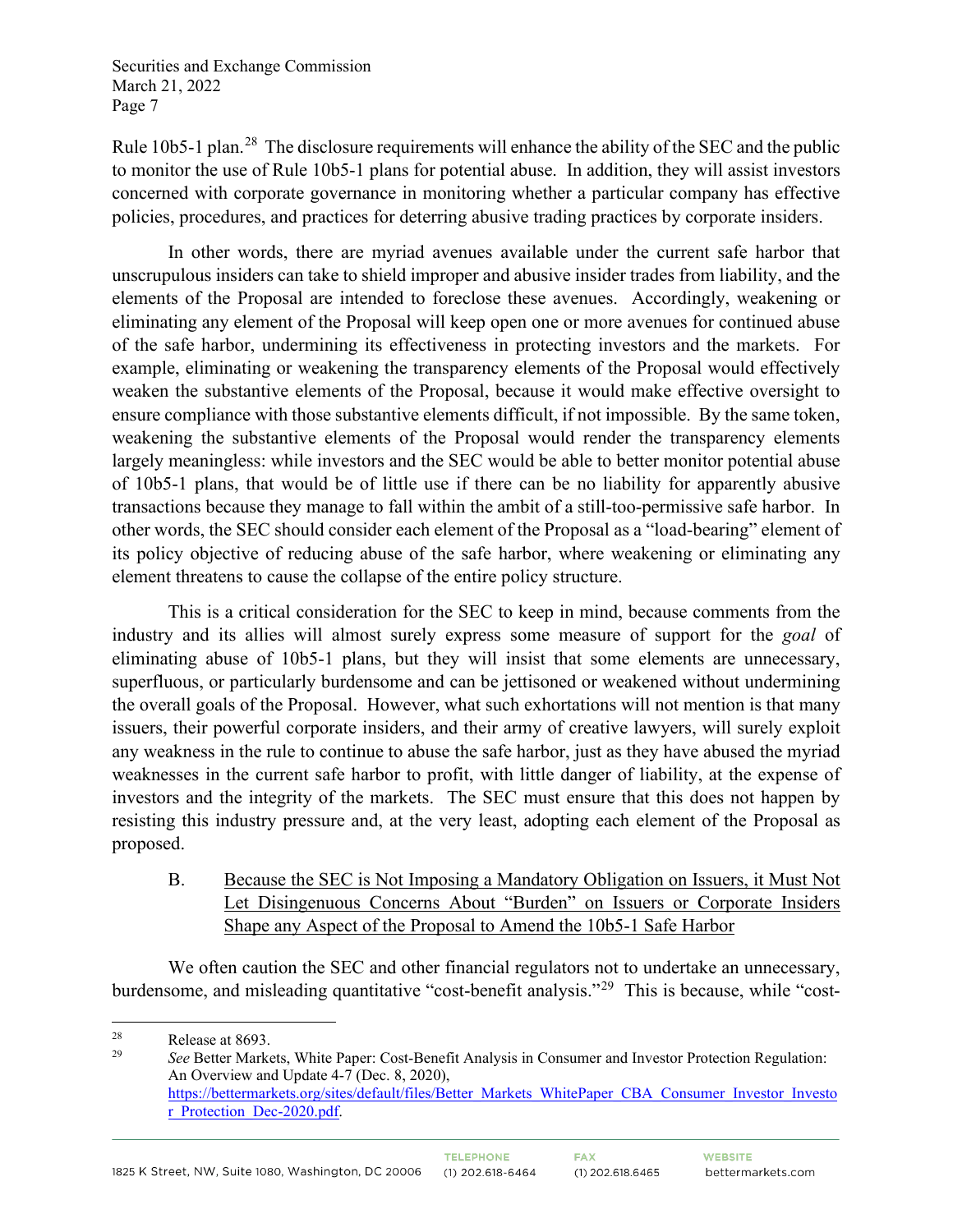benefit analysis" creates the impression that it provides precise assessments and definitive answers about the utility of a particular rule, in reality, such analyses have proven inherently unreliable, particularly with regard to financial regulation. In particular, cost-benefit analysis is frequently biased—particularly when it comes to financial regulation, the benefits, while real, are often difficult to quantify, whereas the costs to the regulated industry are often easier to quantify (yet harder to confirm, as the supporting data are often in the sole possession of the industry itself).<sup>[30](#page-7-0)</sup> In turn, this inherent bias means that a quantitative cost-benefit analysis will often understate the benefits of the rule to the public while overstating the costs of the rule to industry. That in turn leads to rules that, implicitly or explicitly, are designed to reduce burdens on industry and therefore do not sufficiently protect the public from fraud, abuse, excessive-risk taking, and other activities that can have enormous, but uncertain, consequences on investors and the economy.<sup>31</sup> Thus, the SEC, charged with protecting the public interest, must not allow industry claims of excessive burdens or costs from a proposed rule to undermine the rule's ability to sufficiently protect the public.

This concern is especially relevant here because the amendments to the Rule 10b5-1 safe harbor **do not impose any affirmative obligations on any person or company.** In other words, to the extent the Proposal may make it more costly for a trading plan to qualify for the safe harbor, taking on those costs is **entirely voluntary and easily avoidable**. For example, the SEC identifies as a potential cost of some aspects of the Proposal that the "proposed conditions that would impose additional barriers to sales of company stock under Rule  $10b5-1(c)(1)$  could result in decreased liquidity of the insider's holdings, including reduced ability to meet unanticipated liquidity needs (such as emergency or unplanned expenses) as well as potential constraints on portfolio rebalancing and achieving optimal portfolio diversification and tax treatment."<sup>[32](#page-7-2)</sup>

However, it is not really the so-called "additional barriers" the SEC proposes that would have those effects. Whether the safe harbor continues in its current form, is amended as proposed to be more restrictive, or is eliminated entirely, it does not, by itself, decrease the liquidity of anyone's holdings or otherwise have any impact on their ability to construct a portfolio that meets their financial needs. Rather, it is at least two independent and voluntary decisions by the corporate insider that lead to these results. The first is the decision to trade in the company's stock in the first place, and the second is the decision to attempt to take advantage of the enormous benefit of the safe harbor. A corporate insider can have a fully liquid portfolio that they are free to rebalance or otherwise, adjust according to their current financial situation if they choose not to trade in the securities of their company. Or, if a corporate insider does want to trade in their own company's

<span id="page-7-0"></span><sup>30</sup> *See* Better Markets, White Paper: Cost-Benefit Analysis in Consumer and Investor Protection Regulation: An Overview and Update 4-5 (Dec. 8, 2020), [https://bettermarkets.org/sites/default/files/Better\\_Markets\\_WhitePaper\\_CBA\\_Consumer\\_Investor\\_Investo](https://bettermarkets.org/sites/default/files/Better_Markets_WhitePaper_CBA_Consumer_Investor_Investor_Protection_Dec-2020.pdf) <u>r\_Protection\_Dec-2020.pdf</u>.<br><sup>31</sup> Better Markets, White Paper: Cost-Benefit Analysis in Consumer and Investor Protection Regulation: An

<span id="page-7-1"></span>Overview and Update 4-5 (Dec. 8, 2020), [https://bettermarkets.org/sites/default/files/Better\\_Markets\\_WhitePaper\\_CBA\\_Consumer\\_Investor\\_Investo](https://bettermarkets.org/sites/default/files/Better_Markets_WhitePaper_CBA_Consumer_Investor_Investor_Protection_Dec-2020.pdf) [r\\_Protection\\_Dec-2020.pdf.](https://bettermarkets.org/sites/default/files/Better_Markets_WhitePaper_CBA_Consumer_Investor_Investor_Protection_Dec-2020.pdf)<br>Release at 8708.

<span id="page-7-2"></span>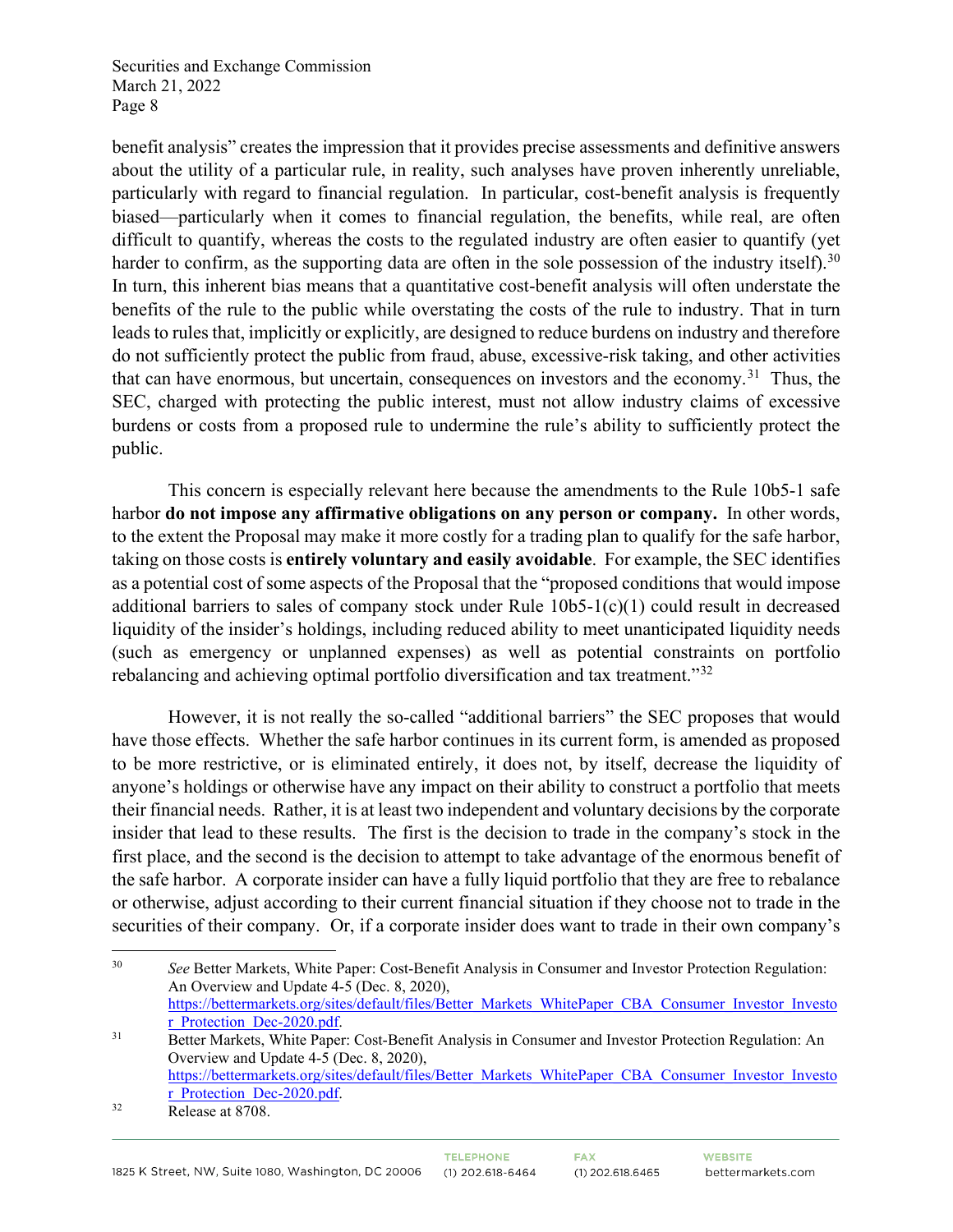stock, they are free to do so as long as they are not in possession of MNPI that has any bearing on the decision to trade or its timing—failing to bring trades within the ambit of the safe harbor does not automatically result in insider trading liability. Ultimately, while it will be somewhat (and appropriately) more difficult for issuers and insiders, and particularly officers and directors, to meet the conditions of the safe harbor, the SEC is not mandating that any insider meet the conditions of the safe harbor, **even where an insider wants to trade in the company's stock.** Accordingly, the SEC must not let concerns about the "burden" of complying with the safe harbor result in a weaker rule.

Relatedly, while it is not necessarily inappropriate to explain how it will be more costly to comply with the safe harbor (so long as it recognizes these costs as voluntary), the SEC must still have a credible basis for identifying these as potential costs. Several aspects of the SEC's economic discussion raise the concern that the SEC is overstating the potential costs of the Proposal, particularly where those costs are entirely speculative. For example, the SEC speculates that the proposed amendments to the safe harbor would "tend to reduce incentive alignment between insiders and shareholders" by reducing insider equity ownership. However, even to the extent that the Proposal would result in a reduction in insider equity ownership, it does not necessarily follow that "incentive alignment" between insiders and shareholders would be reduced. Insiders do not need to be shareholders of their companies for their interests to align with shareholders. In addition to the weighty legal obligations that require officers and directors to act in the best interest of the company and its shareholders, there are myriad executive compensation structures that can mitigate or eliminate the principal-agent problem identified by the SEC (for example, tying bonuses and future compensation to financial performance).<sup>[33](#page-8-0)</sup>

The Release also contains unfounded speculation that the Proposal might somehow result in a cost to shareholders, because "insiders facing illiquidity risk may seek high total pay to compensate for the restrictions," and that this increased cost "would be borne by existing shareholders."<sup>34</sup> However, the two studies cited by the SEC in support of this supposed "cost," taken together, make clear that this increased compensation cost would almost certainly be the result of the inability of corporate insiders to **illegally profit from trades made on the basis of MNPI.** The first study does not attempt to distinguish between legitimate trades by insiders that are not made on the basis of MNPI and illegitimate trades that are. Instead, it focuses more broadly on "restrictions on insider trading," leaving open the possibility that the reason the lack of "insider trading restrictions" allowed some firms to lower compensation costs is because the lack of restrictions allow executives to profit from illegal activity.<sup>[35](#page-8-2)</sup> The second study, which analyzes

<span id="page-8-0"></span><sup>33</sup> *Cf.* Darren T. Roulstone, *The Relation Between Insider-Trading Restrictions and Executive Compensation*, 41 J. OF ACCT. RES. 525 (2003) (explaining that firms with greater restrictions on insider trading incentivize executives through use of "more incentive-based compensation").

<span id="page-8-2"></span><span id="page-8-1"></span> $rac{34}{35}$  Release at 8708.

<sup>35</sup> *See* Darren T. Roulstone, *The Relation Between Insider-Trading Restrictions and Executive Compensation*, 41 J. OF ACCT. RES. 525, 549 (2003) (explaining that it is likely that the increase in compensation costs from insider trading restrictions is likely offset by gains in "cost of capital, investor relation, or legal liability benefits.").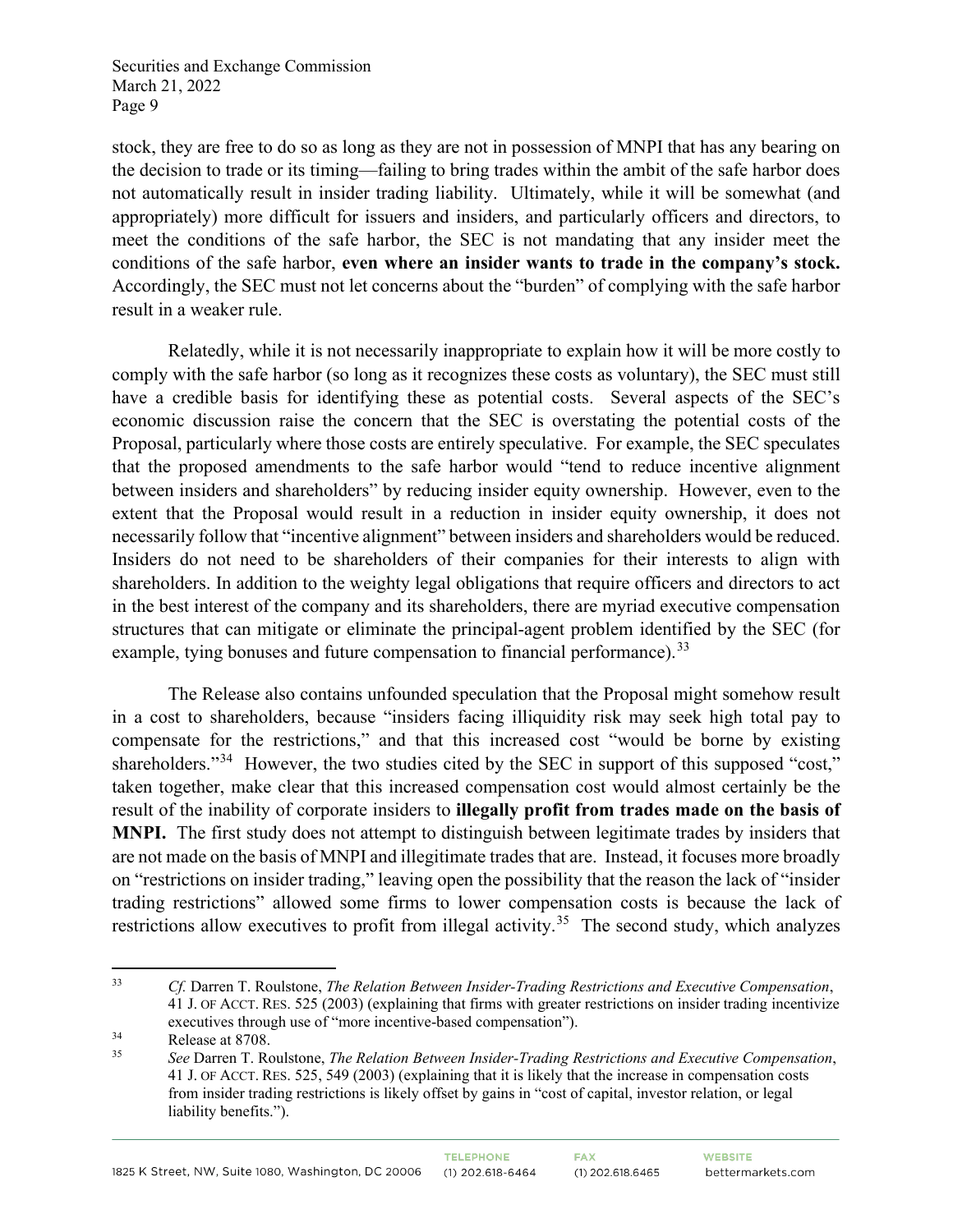the usage of Rule 10b5-1 plans, made an explicit finding that companies that allow insiders to trade pursuant to Rule 10b5-1 pay less compensation because of an expectation that **insiders will be able to earn outsize profits by illegally trading on the basis of MNPI.[36](#page-9-0)** In other words, this study confirms that the potential "cost" identified by the SEC will only accrue inasmuch as it prevents corporate insiders from gaining illegal profits as a result of abusive conduct that harms investors and the markets. This is a bit like saying a "cost" of the Foreign Corrupt Practices Act is the increased compensation foreign officials will demand because they will no longer be able to command as much in bribes. If the SEC overstates this and other "costs," it not only risks crafting a weak rule but also opens itself up to increased litigation risk, as a court may take seriously the SEC's overstatement of costs.<sup>[37](#page-9-1)</sup>

## **II. THE SEC SHOULD CONSIDER FURTHER RESTRICTING OR ELIMINATING THE RULE 10B5-1 SAFE HARBOR**

There is ample justification for the SEC's proposed amendments to the Rule 10b5-1 safe harbor considering the significant evidence that corporate insiders have abused the safe harbor to engage in illegal, abusive, and harmful insider trading. Moreover, as explained above, the voluntary nature of the safe harbor means that any supposed "burdens" on issuers and corporate insiders can be avoided entirely. Accordingly, the SEC should seriously consider adopting each of the reasonable alternatives it has identified that would further restrict the availability of the safe harbor, including broadening the application of the cooling-off periods to all natural persons, rather than just officers and directors; lengthening the cooling-off periods; and providing that the safe harbor is not available at all for single-stock plans, which have been uniquely subject to abuse.<sup>[38](#page-9-2)</sup> Adding these restrictions to the safe harbor will make it less subject to abuse while imposing no additional mandatory obligations on issuers, corporate insiders, or other shareholders.

However, another reasonable alternative the SEC should consider is to simply eliminate the safe harbor. Nothing requires that Rule 10b5-1 contain a safe harbor. It is not a statutory requirement. When the Second Circuit correctly indicated that "knowing possession" was the correct standard for insider trading liability, it did not indicate that anything similar to the SEC's safe harbor would also be required.<sup>39</sup> Thus it cannot fairly be argued that the only reasonable interpretation of Section 10(b) of the Exchange Act (or any other applicable statute) requires the

<span id="page-9-0"></span><sup>36</sup> M. Todd Henderson, *Insider Trading and CEO Pay*, 64 VAND. L. REV. 505, 551 (2011) ("The problem arises because the board is arguably complicit in the executives' illegal activity.").

<span id="page-9-1"></span><sup>&</sup>lt;sup>37</sup> *Cf.* Better Markets, White Paper: Cost-Benefit Analysis in Consumer and Investor Protection Regulation: An Overview and Update 14 (Dec. 8, 2020) (explaining that when an agency undertakes a cost-benefit analysis, courts will analyze the propriety of the analysis actually performed even if the cost-benefit analysis is more robust than legally required, [https://bettermarkets.org/sites/default/files/Better\\_Markets\\_WhitePaper\\_CBA\\_Consumer\\_Investor\\_Investo](https://bettermarkets.org/sites/default/files/Better_Markets_WhitePaper_CBA_Consumer_Investor_Investor_Protection_Dec-2020.pdf)

<span id="page-9-3"></span>

<span id="page-9-2"></span>[r\\_Protection\\_Dec-2020.pdf.](https://bettermarkets.org/sites/default/files/Better_Markets_WhitePaper_CBA_Consumer_Investor_Investor_Protection_Dec-2020.pdf) 38 Release at 8711-12. 39 *United States v. Teicher*, 987 F.2d 112, 120 (2d Cir. 1993) (explaining the advantages of a "knowing possession" standard, including "the attribute of simplicity," without indicating any sort of safe harbor would be necessary).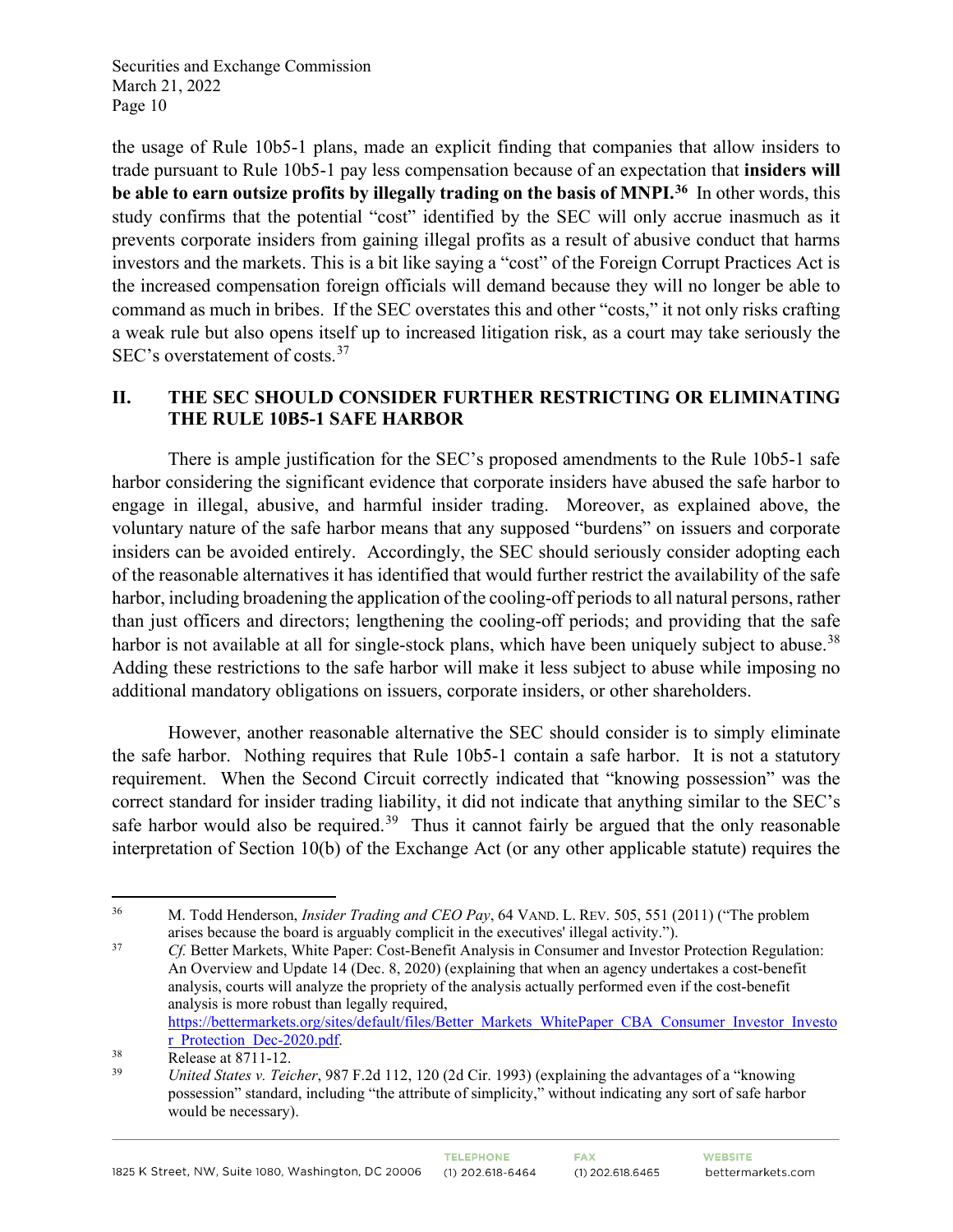inclusion of a safe harbor in Rule  $10b5$ -1.<sup>40</sup> The SEC's adoption of the safe harbor was a policy choice, not a legal requirement. And that policy choice rested on extraordinarily thin grounds. The entire justification the SEC gave for proposing the safe harbor in 1999 was its concern that

"an absolute standard based on knowing possession, or awareness, could be overbroad in some respects. Sometimes a person may reach a decision to make a particular trade without any awareness of material nonpublic information, but then come into possession of such information before the trade actually takes place. A rigid 'knowing possession' standard would lead to liability in that case. We believe, however, that for many cases of this type, a reasonable standard would not make such trading automatically illegal."<sup>[41](#page-10-1)</sup>

But, in fact, liability in this hypothetical scenario is easily avoided; this is not a trap for the unwary. This hypothetical insider could complete their trade sooner, to avoid the possibility that they would come into possession of MNPI before the trade takes place. Or, the insider could simply abstain from making the trade until the MNPI is no longer MNPI. In most cases, this would seem to be an inconvenience, at worst; even if in some narrow circumstances taking these simple actions to avoid liability could fairly be said to be a hardship, it is difficult to see how this would be unfair to the insider or why helping insiders in such scenarios is of concern to the SEC.<sup>[42](#page-10-2)</sup> To that end, the SEC's identification of the benefits was similarly scant. In total, the SEC expected the safe harbor to

benefit corporate insiders by providing greater clarity and certainty on how they can plan and structure securities transactions. The rule provides specific guidance on how a person can plan future transactions at a time when he or she is not aware of material nonpublic information without fear of incurring liability. We believe that this guidance will make it easier for corporate insiders to conduct themselves in accordance with the laws against insider trading.<sup>[43](#page-10-3)</sup>

Suffice it to say, the inclusion of such an expansive and permissive safe harbor from insider trading liability should have rested on something more than speculation that it might make it easier for corporate insiders to avoid insider trading liability in a seemingly narrow scenario where insider trading liability would already be easily avoidable. The SEC should at least consider as a reasonable alternative eliminating the safe harbor altogether and, if it does not eliminate the safe

<span id="page-10-0"></span><sup>40</sup> *Cf. S.E.C. v. Adler,* 137 F.3d 1325, 1337 (11th Cir. 1998) ("We view the choice between the SEC's knowing possession test and the use test advocated by Pegram as **a difficult and close question of first impression.**") (emphasis added); *United States v. Smith*, 155 F.3d 1051, 1067 (9th Cir. 1998) ("Despite **the Second Circuit's thoughtful analysis**, we believe that the weight of authority supports a "use" requirement.").

<span id="page-10-2"></span><span id="page-10-1"></span><sup>&</sup>lt;sup>41</sup> Selective Disclosure and Insider Trading, 64 Fed. Reg. 72,590, 72,600 (Dec. 28, 1999).<br><sup>42</sup> In proposing the safe harbor, the SEC did not give any indication that issuers or corporate insiders were suffering any hardship from any lack of certainty following the Second Circuit's opinion in *Treicher,* nor did it specifically seek comment on whether its hypothetical scenario reflected the experiences of insiders, or whether insiders were otherwise suffering hardship as a result the *Treicher* opinion. Selective Disclosure and Insider Trading, 64 Fed. Reg. 72,590, 72,600 (Dec. 28, 1999).<br>Selective Disclosure and Insider Trading, 65 Fed. Reg. 51,716, 51,733 (Aug. 24, 2000).

<span id="page-10-3"></span>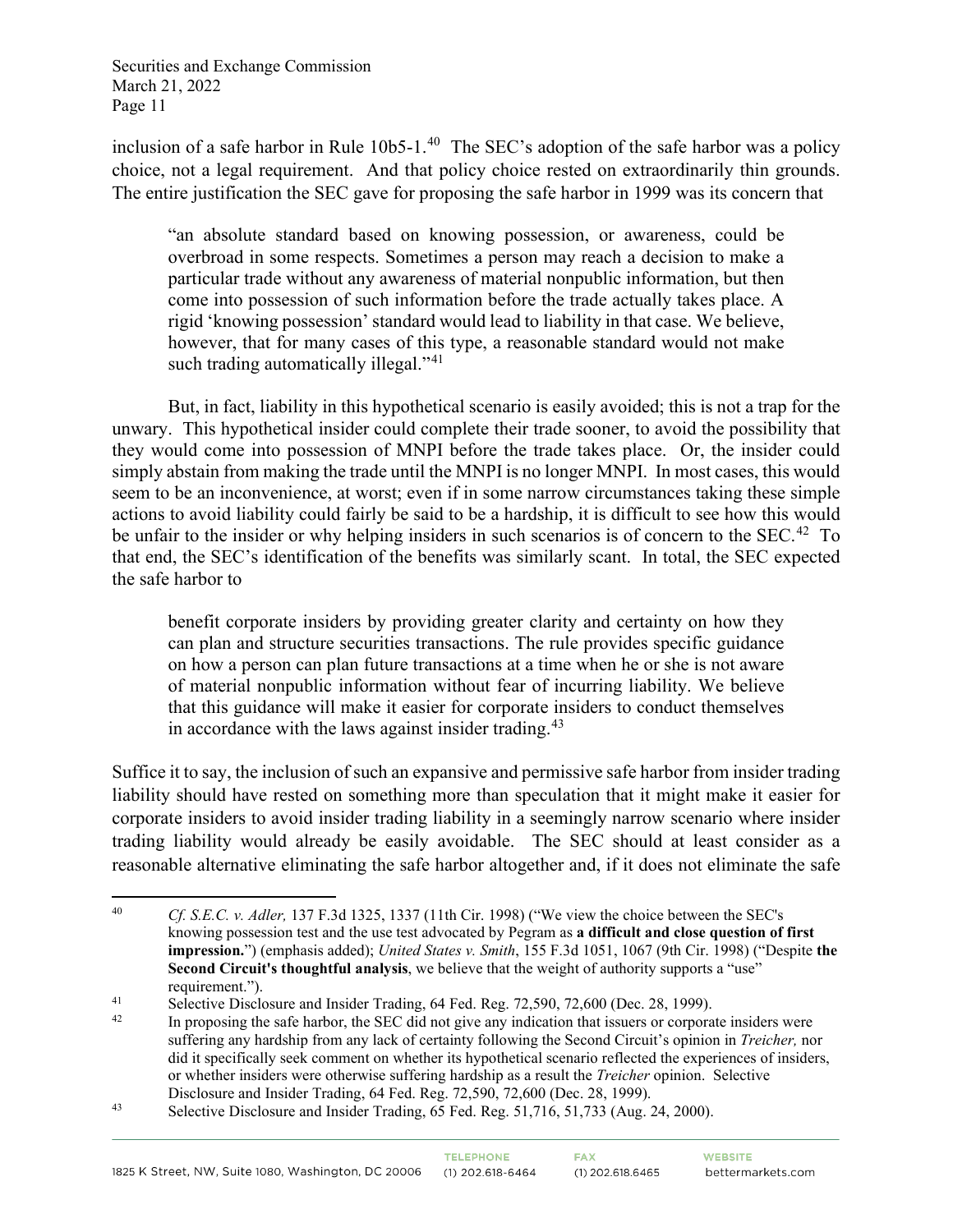harbor, providing at least a stronger justification for its existence, including how maintaining the safe harbor benefits (or at least, with the proposed amendments, does not harm) investors and the markets.

## **III. THE PROPOSAL TO REQUIRE GREATER DISCLOSURE OF SPRING-LOADED OR BULLET-DODGING OPTIONS WILL RESULT IN GREATER TRANSPARENCY IN EXECUTIVE COMPENSATION**

The SEC is also proposing to require additional disclosure surrounding options that are awarded within 14 days of "the filing of a periodic report, an issuer share repurchase, or the filing or furnishing of a current report on Form 8-K that contains material nonpublic information."<sup>[44](#page-11-0)</sup> This is intended to ensure that investors have fulsome information surrounding the granting of socalled "spring-loaded" or "bullet-dodging" grants of stock options. These are grants of stock options timed close to likely price-moving disclosures, for the benefit of the executives who receive them. Spring-loaded options are awarded close in time to an announcement likely to increase the share price, such as a positive earnings report so that they will likely be in-the-money when the announcement is made.<sup>45</sup> Conversely, bullet-dodging options are granted after the release of MNPI likely to decrease the stock price, to avoid the negative impact of the announcement.[46](#page-11-2) 

As the SEC explains in the Release, stock option awards are typically designed to incentivize employees by making it advantageous to work to increase company value.<sup>[47](#page-11-3)</sup> But spring-loaded or bullet-dodging options do not serve this function, because an advantageous price movement (or price avoidance) is all but assured thanks to the proximity of the option award to a price-moving event.<sup>48</sup> Therefore, even putting aside other potential issues with spring-loaded or bullet-dodging options, absent clear information about the timing of option grants, investors will not have anything resembling an adequate understanding of the nature of issuers' compensation practices and how those practices incentivize (or do not incentivize) executives.<sup>[49](#page-11-5)</sup> The proposed enhancements to Item 402 of Regulation S-K, to specifically enumerate the details of option grants within 14 days of potentially price moving events, will provide investors with this information, ensuring they are able to fully evaluate issuers' compensation practices, particularly important "as they consider their say-on-pay votes, and when approving executive compensation and electing directors."<sup>[50](#page-11-6)</sup>

## **CONCLUSION**

We hope these comments are helpful as the Commission finalizes the Proposal.

<span id="page-11-0"></span><sup>44</sup> Release at 8697-98.<br> $R_{\text{e}}$ 

<span id="page-11-1"></span> $\frac{45}{46}$  Release at 8697.

<span id="page-11-3"></span><span id="page-11-2"></span> $^{46}$  Release at 8697.<br><sup>47</sup> Release at 8697

<sup>&</sup>lt;sup>47</sup> Release at 8697.

<span id="page-11-4"></span><sup>48</sup> *See* Release at 8697.

<span id="page-11-5"></span> $^{49}$  Release at 8697-98.<br> $^{50}$  Release at 8608

<span id="page-11-6"></span>Release at 8698.